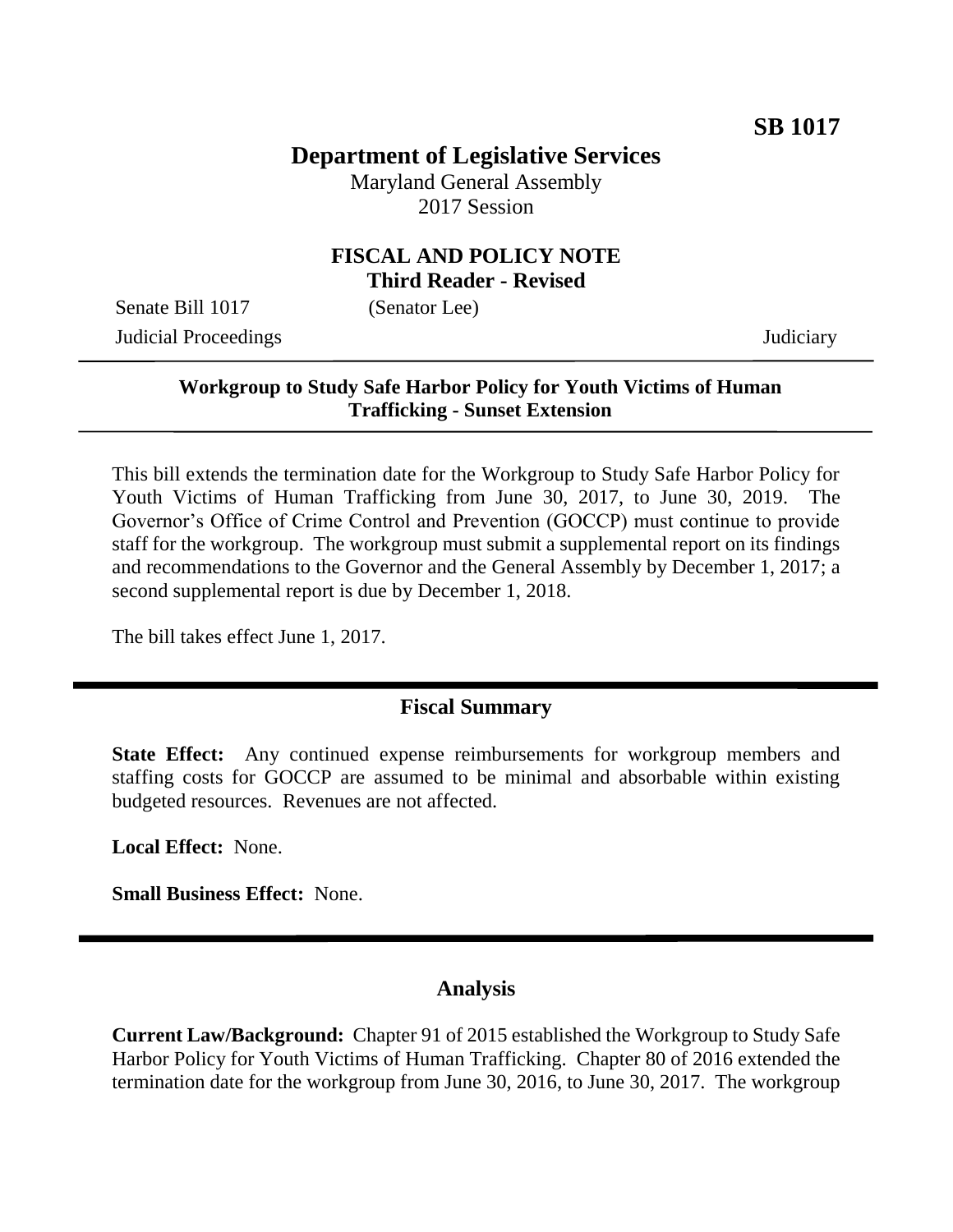was required to report its findings and recommendations to the Governor and the General Assembly by December 1, 2016.

As a result of Chapter 80, the workgroup's 23 members met five times over the course of five months in 2016 to discuss and develop recommendations to restore victims and bring traffickers to justice. As required under Chapter 80, the workgroup issued a final [report](http://dlslibrary.state.md.us/publications/Exec/GOCCP/SB863Ch80HB786Ch81_2016(f).pdf) in December 2016 to the Governor and the General Assembly. The 2016 report reaffirmed the majority of the recommendations from the 2015 report, and included two additional recommendations:

- provide immunity for youth age 17 and younger who are charged with prostitution or other nonviolent misdemeanor charges relating to their victimization with immediate referral to services;
- establish statewide protocols for addressing missing or runaway children;
- expand the use of the Department of Juvenile Services' risk assessment tool to all community and detention locations within the State;
- require human trafficking awareness training for all entry-level law enforcement officers, followed up by mandated in-service training for all sworn law enforcement officers;
- continue to identify and apply for appropriate federal funding to support funding priorities;
- separate solicitation for prostitution out of § 11-306 of the Criminal Law Article;
- amend § 19-103 of the Business Regulation Article to include adult entertainment establishments as entities required to post National Human Trafficking Resource Center Hotline information signs;
- expand the definition of sexual abuse to include sex trafficking regardless of the identity and role of the trafficker;
- form a workgroup of appropriate State agencies and nongovernmental organizations to design and implement a three-year plan to develop a "Safe Harbor Service Provision Proposal" that would create a single point of entry into services for youth victims of human trafficking; and
- have the Maryland State Department of Education (MSDE) work with all public school systems to develop and implement curriculum related to educating students as to the sign of human trafficking to include prevention and intervention opportunities. (MSDE should work to provide human trafficking training to all administrators, teachers, support staff, bus drivers, and school resource officers.)

SB 1017/ Page 2 According to the National Conference of State Legislatures, at least 28 states have enacted legislation addressing safe harbor issues for youth victims of human trafficking. Common goals of safe harbor laws include treatment of youth as victims instead of subjecting them to prosecution as prostitutes, diversion of youth victims away from the justice system and